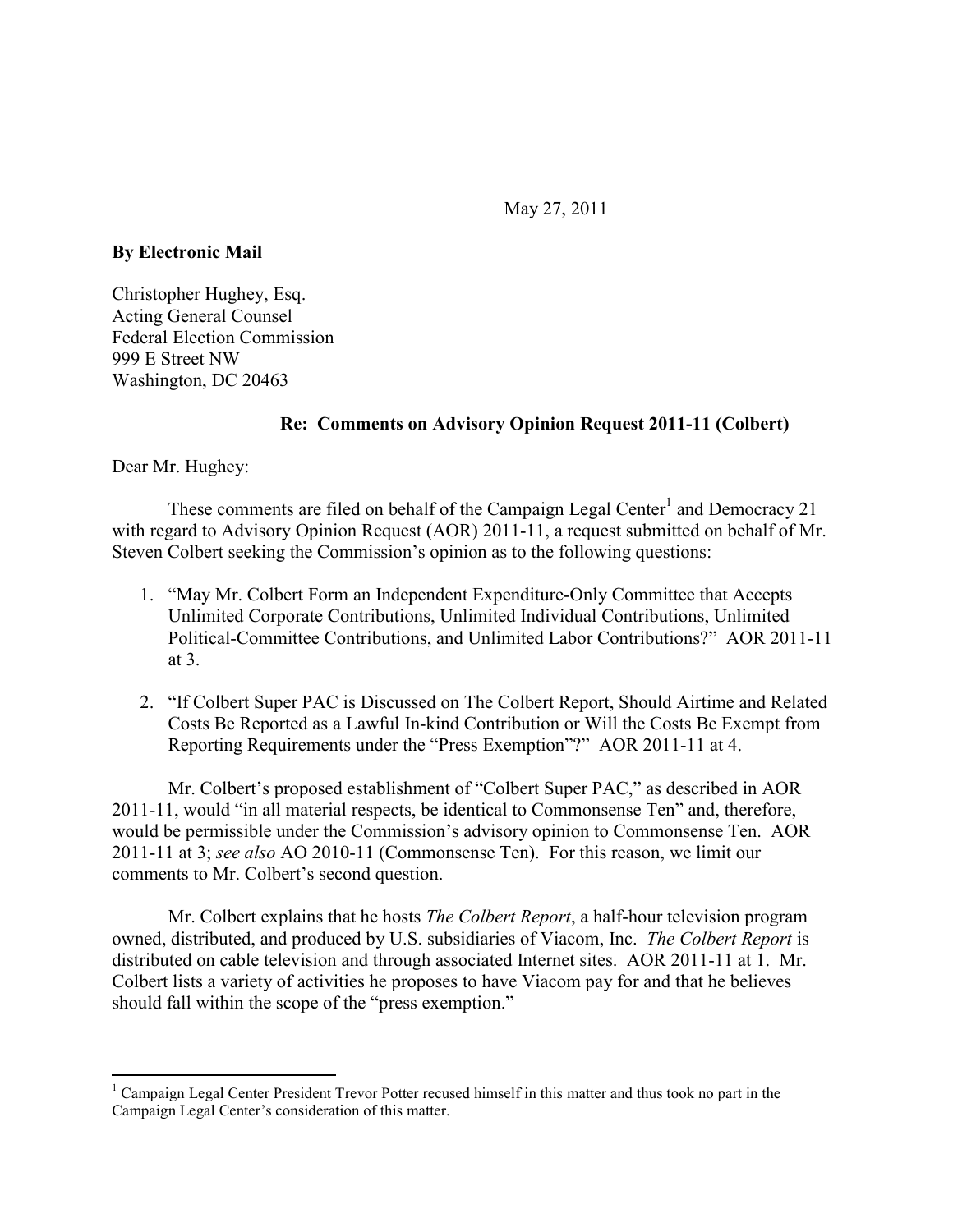While some of these proposed activities would fall within the scope of the "press exemption," some clearly would not. For the reasons set forth below, we urge the Commission to make clear to Mr. Colbert that neither (1) Viacom's costs associated with producing independent expenditure ads "air[ed] as paid advertisements on other shows and networks," nor (2) Viacom's costs "necessary for the PAC to remain operational" (*e.g.*, PAC administration costs for "filing the reports, and the design and production of a website") would fall within the "press exemption." *See* AOR 2011-11 at 7-8. These activities do not constitute legitimate press functions and, consequently, are beyond the scope of the "press exemption."

#### **I. Legal Requirements of the "Press Exemption."**

The Federal Election Campaign Act (FECA) defines "contribution" to include "anything of value" given for the purpose of influencing a federal election. *See* 2 U.S.C. § 431(8)(A)(i). The Commission's regulations make clear that "the provision of any goods or services without charge  $\ldots$  is a contribution." 11 C.F.R. § 100.52(d). Federal political committees, including the Super PAC Mr. Colbert intends to establish, are required by FECA to disclose all contributions received, as well as the identity of any contributor whose contributions have an aggregate amount or value in excess of \$200 in a calendar year. *See* 2 U.S.C. § 434(b)(2)-(3).

However, the Commission's regulations exempt from the definition of "contribution" "[a]ny cost incurred in covering or carrying any news story, commentary, or editorial by any broadcasting station (including a cable television operator, programmer or producer,) Web site, newspaper, magazine, or other periodical publication . . . unless the facility is owned or controlled by any political party, political committee, or candidates . . . ." 11 C.F.R. § 100.73. Federal law includes similar exemptions from the definitions of "expenditure" and "electioneering communication." *See* 2 U.S.C. §§ 431(9)(B)(i) and 434(f)(3)(B)(i). These exemptions are collectively known as the "press exemption" or "media exemption." *See* AO 2010-08 at 3.

The Commission has a developed body of law through advisory opinions that construe and apply the "press exemption." The Commission has historically conducted a two-step analysis to determine whether the "press exemption" applies.

First, the Commission asks whether the entity engaging in the activity is a press entity. *See* AO 2010-08 at 4 (Citizens United) (citing AOs 2005-16 (Fired Up!), 1996-16 (Bloomberg), and 1980-90 (Atlantic Richfield)).

Second, the Commission applies the two-part analysis presented in *Reader's Digest Ass'n v. FEC*, 509 F. Supp. 1210, 1215 (S.D.N.Y. 1981): (1) Whether the press entity is owned or controlled by a political party, political committee or candidate; and (2) Whether the press entity is acting as a press entity in conducting the activity at issue (*i.e.*, whether the entity is acting in its "legitimate press function"). *See* AO 2010-08 at 5 (citing *FEC v. Phillips Publ'g*, 517 F. Supp. 1308, 1312-13 (D.D.C. 1981); AOs 2007-20 (XM Radio), 2005-19 (Inside Track), 2005-16 (Fired Up!), and 2004-07 (MTV)).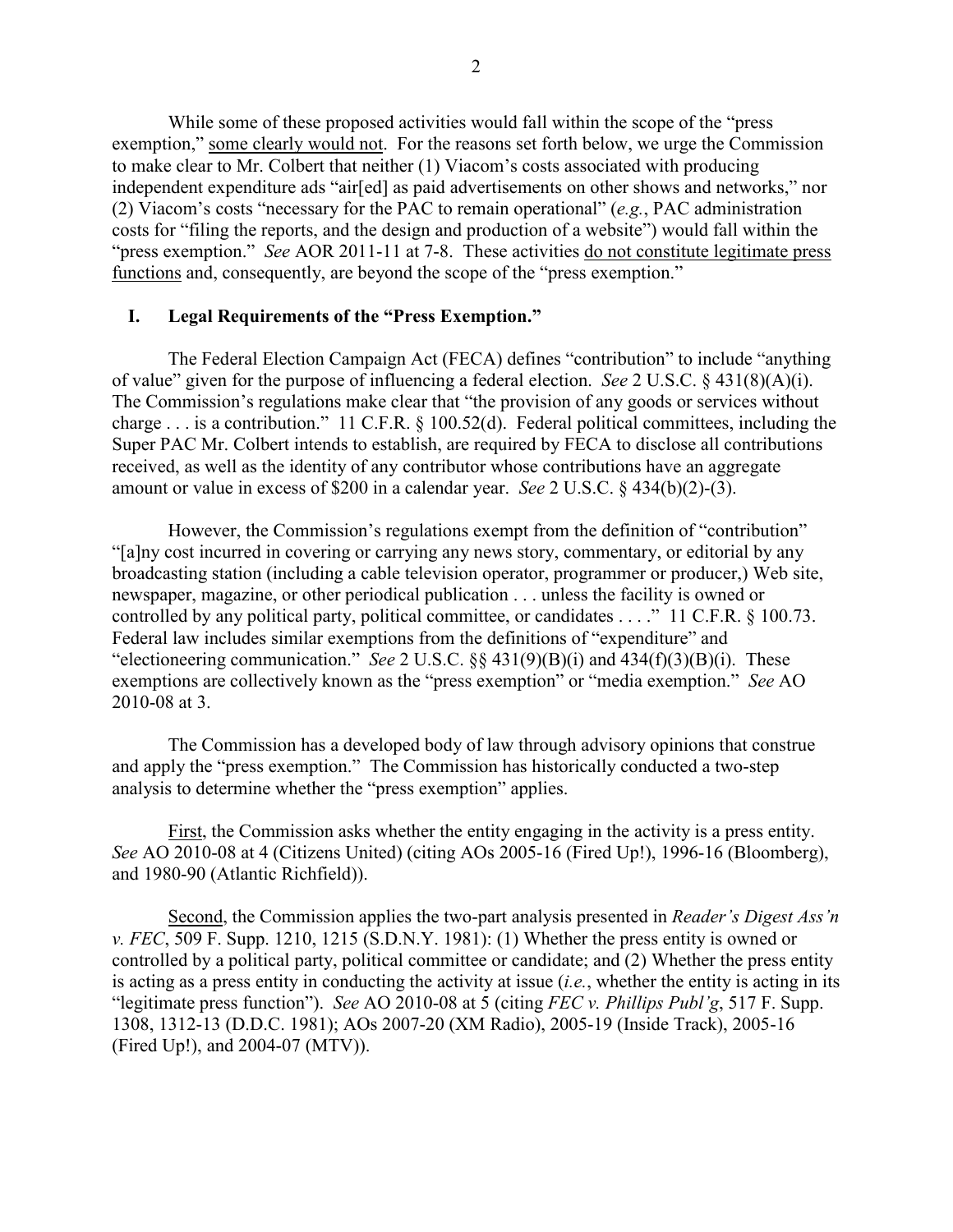Mr. Colbert acknowledges this test in AOR 2011-11. *See* AOR 2011-11 at 4. Mr. Colbert seeks the Commission's opinion as to whether, if Colbert Super PAC is discussed on *The Colbert Report*, airtime and related costs should be reported by the PAC as contributions to it, or whether the costs would be exempt from reporting requirements under the "press exemption." AOR 2011-11 at 4.

## **II. Applying the "Press Exemption" to Colbert Super PAC, Viacom and Mr. Colbert's Proposed Activities.**

# **A. Is Viacom a Press Entity?**

Applying the "press exemption" first requires determining whether the entity engaging in the activity is a press entity. *See* AO 2010-08 at 4 (Citizens United) (citing AOs 2005-16 (Fired Up!), 1996-16 (Bloomberg), and 1980-90 (Atlantic Richfield)).

As Mr. Colbert notes in AOR 2011-11, the Commission has held on a prior occasion that Viacom is a press entity. *See* AOR 2011-11 at 4. In 2003, while considering an advisory opinion request by Viacom and its subsidiary, Showtime Networks, Inc., regarding the application of the "press exemption" to a proposed fictional political television show, the Commission concluded that Viacom is a press entity. *See* AO 2003-34 at 3 (Viacom/Showtime). The Commission may permissibly conclude for the purposes of this AOR that Viacom remains a press entity.

## **B. Is Viacom Owned or Controlled by a Political Party, Political Committee or Candidate?**

Applying the "press exemption" next requires the Commission to determine whether Viacom is owned or controlled by a political party, political committee or candidate. *See* 11 C.F.R. § 100.73. The Commission recognized in AO 2003-34 that Viacom is not owned or controlled by a political party, political committee or candidate and may recognize the same in this AOR.

## **C. Would Viacom Be Acting in its Legitimate Press Function?**

Finally, application of the "press exemption" requires the Commission to consider the specific activities proposed by Mr. Colbert and determine whether, by paying for the activities, Viacom would be acting in its "legitimate press function." *See* AO 2010-08 at 5 (citing *Reader's Digest Ass'n*, 509 F. Supp. at 1215, *Phillips Publ'g*, 517 F. Supp. at 1312-13, AOs 2007-20 (XM Radio), 2005-19 (Inside Track), 2005-16 (Fired Up!), and 2004-07 (MTV)).

This test stems from the U.S. district court decision in *Reader's Digest Ass'n*, in which the Reader's Digest Association (RDA), a magazine publisher, sued to enjoin the Commission from investigating whether RDA violated federal law by exceeding the scope of the "press exemption" and "making expenditures to disseminate to other media outlets video tapes of a computer reenactment of Senator Kennedy's accident at Chappaquiddick . . . ." *Reader's Digest Ass'n*, 509 F. Supp. at 1211. In 1980, RDA had made a video as part of its research for an article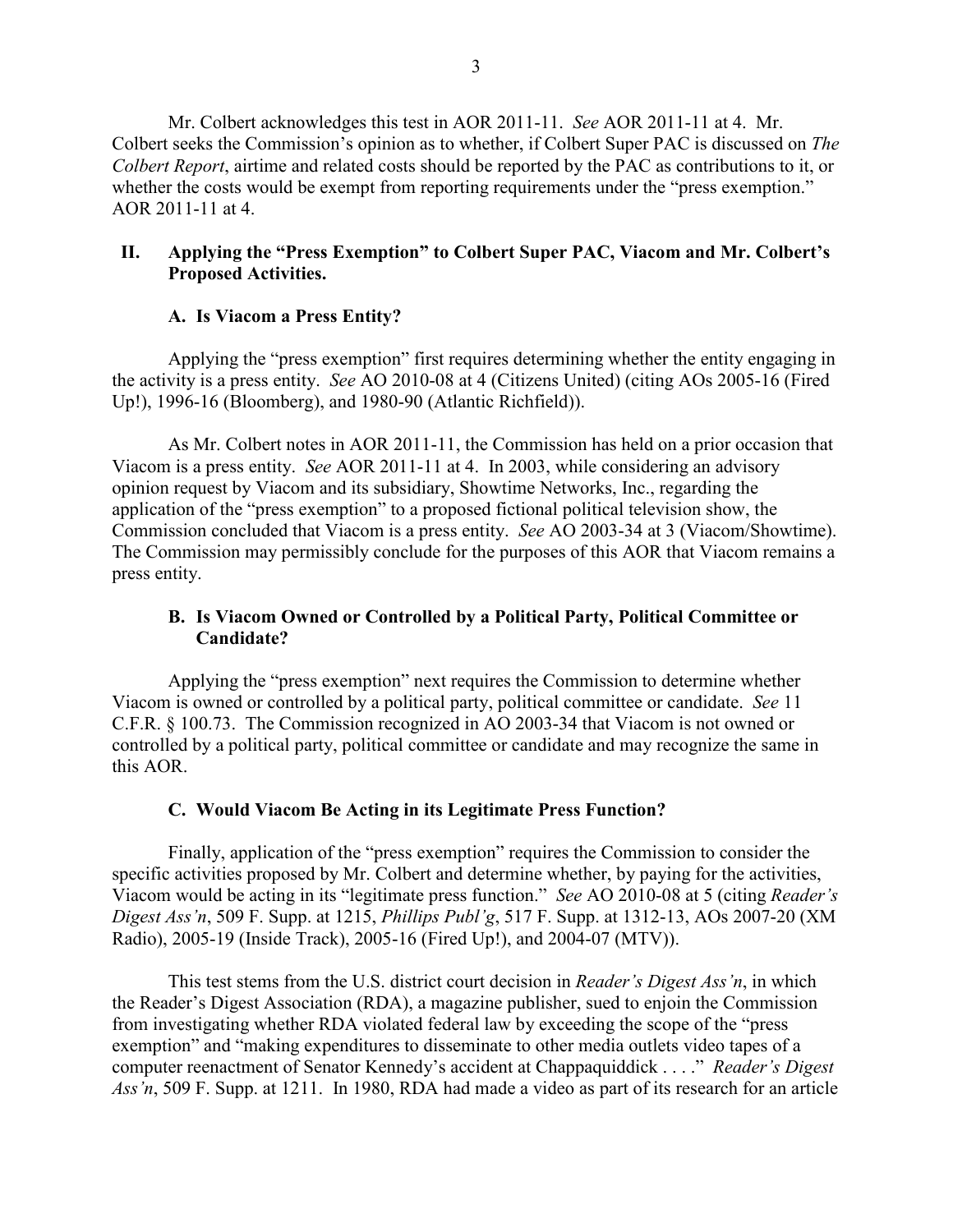about an auto accident involving Senator Kennedy. *Id.* at 1211-12. RDA then distributed copies of its magazine, along with copies of its video tape, "to major television networks, local television stations, and other media outlets." *Id.* at 1212. The article was then discussed on network news shows, "and the NBC broadcast included a 12-second segment of the video tape." *Id.*

In August 1980, the Commission received a complaint alleging that RDA had made an illegal corporate expenditure by producing and distributing the video tapes to major media outlets. *Id.* Considering RDA's argument that its distribution of the video tapes was within the scope of the "press exemption," the district court explained:

The press exemption has certain limitations. First, in exempting the "distribut(ion)" of news or commentary "through the facilities of any broadcasting station, newspaper, magazine or other periodical publication . . . ", the statute would seem to exempt only those kinds of distribution that fall broadly within the press entity's legitimate press function. It would not seem to exempt any dissemination or distribution using the press entity's personnel or equipment, no matter how unrelated to its press function. If, for example, on Election Day a partisan newspaper hired an army of incognito propaganda distributors to stand on street corners denouncing allegedly illegal acts of a candidate and sent sound trucks through the streets blaring the same denunciations, all in a manner unrelated to the sale of its newspapers, this activity would not come within the press exemption even though it might comply with a technical reading of the statutory exemption, being a "news story . . . distributed through the facilities of . . . (a) newspaper."

*Id.* at 1214 (emphasis added). The district court in *Reader's Digest Ass'n* denied RDA's request for an injunction of the Commission's investigation, concluding that "so long as the FEC is investigating whether RDA was acting in its magazine publisher capacity in distributing the tape, so as to determine whether the press exemption is applicable, . . . there is no basis to grant the injunction sought by RDA." *Id.* at 1215.

The U.S. Supreme Court also analyzed this "legitimate press function" aspect of the "press exemption" in *Massachusetts Citizens for Life (MCFL) v. FEC*, 479 U.S. 238 (1986), where the Court rejected MCFL's claim that a "Special Edition" of its newsletter containing express advocacy was within the scope of the "press exemption." The Court explained:

[T]he "Special Edition" cannot be considered comparable to any single issue of the newsletter. It was not published through the facilities of the regular newsletter, but by a staff which prepared no previous or subsequent newsletters. It was not distributed to the newsletter's regular audience, but to a group 20 times the size of that audience, most of whom were members of the public who had never received the newsletter. No characteristic of the Edition associated it in any way with the normal MCFL publication. The MCFL masthead did not appear on the flyer, and, despite an apparent belated attempt to make it appear otherwise, the Edition contained no volume and issue number identifying it as one in a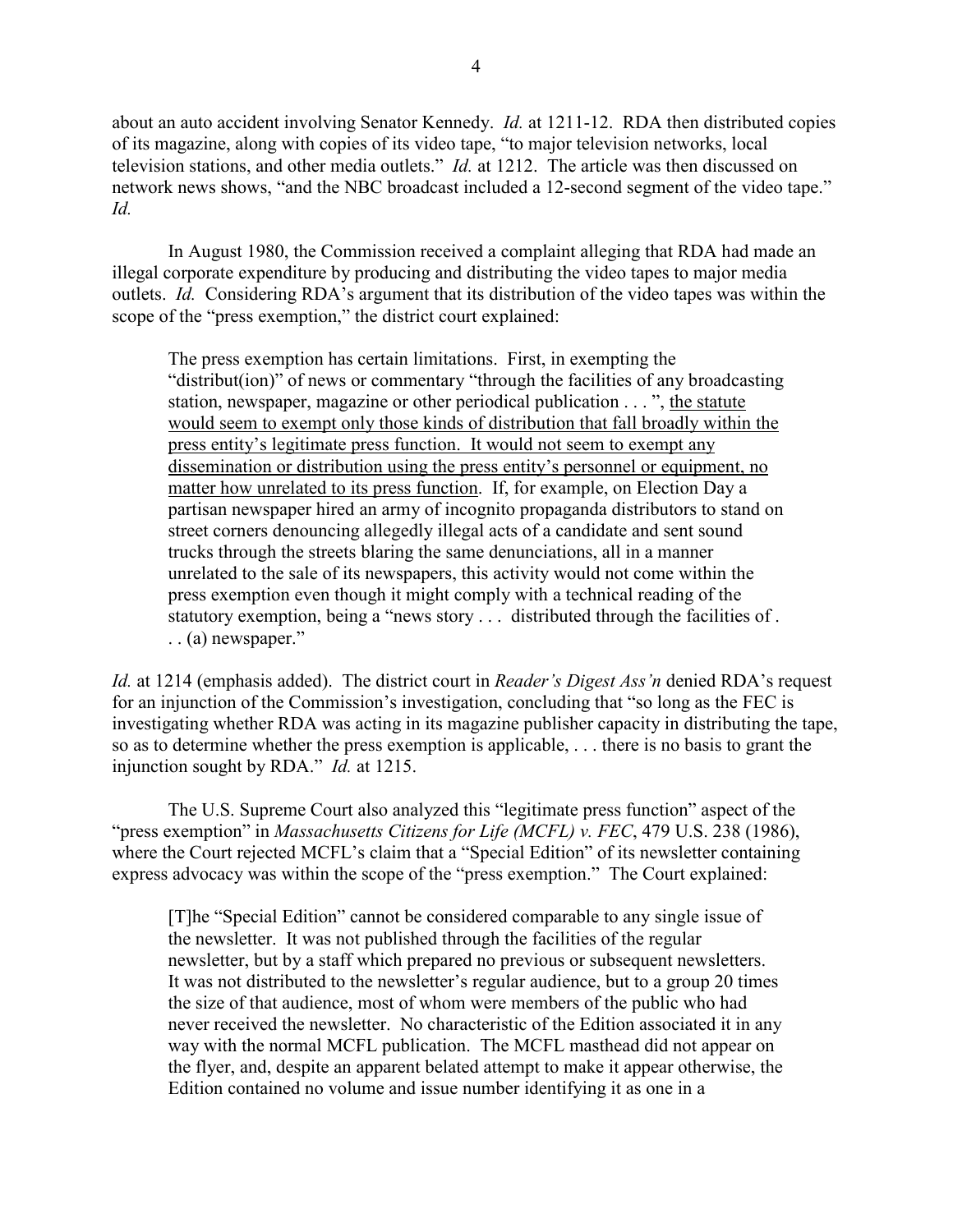continuing series of issues.

MCFL protests that determining the scope of the press exemption by reference to such factors inappropriately focuses on superficial considerations of form. However, it is precisely such factors that in combination permit the distinction of campaign flyers from regular publications. We regard such an inquiry as essential, since we cannot accept the notion that the distribution of such flyers by entities that happen to publish newsletters automatically entitles such organizations to the press exemption. A contrary position would open the door for those corporations and unions with in-house publications to engage in unlimited spending directly from their treasuries to distribute campaign material to the general public, thereby eviscerating § 441b's prohibition.

#### *MCFL*, 479 U.S. at 250-51.

*Reader's Digest Ass'n* and *MCFL* make clear that not all expenditures by a press entity are entitled to the press exemption. The "press exemption" does not "exempt any dissemination or distribution using the press entity's personnel or equipment, no matter how unrelated to its press function." *Reader's Digest Ass'n*, 509 F. Supp. at 1214. Considerations of form are "essential," since "we cannot accept the notion that the distribution" of one form of communication by press entities that publish another form of communication "automatically entitles such organizations to the press exemption." *MCFL*, 479 U.S. at 251. A contrary position would open the door for press entities to make unlimited undisclosed contributions to federal political committees in the name of their "press exemption," notwithstanding how unrelated those contributions are to its functioning as a press entity, thereby eviscerating the disclosure requirements of 2 U.S.C. § 434. *See id.*

#### **1. Viacom's costs associated with producing independent expenditure ads "air[ed] as paid advertisements on other shows and networks" are beyond the scope of the "press exemption" and must be reported by Colbert Super PAC as in-kind contributions received.**

Mr. Colbert proposes to have a wide variety of activities of the Colbert Super PAC and his discussion of the Colbert Super PAC on *The Colbert Report* paid for by Viacom, without Colbert Super PAC disclosing these Viacom payments as in-kind contributions to the PAC arguing that the activities fall within the scope of the "press exemption."

Some of Mr. Colbert's proposed activities arguably do fall within the scope of the "press exemption"—*e.g*., "Viacom's normal expenses associated with creating, producing, and distributing *The Colbert Report* . . . if Mr. Colbert talks about the PAC on his show." AOR 2011-11 at 7. However, other activities proposed by Mr. Colbert clearly do not fall within the scope of the "press exemption" because they do not constitute Viacom acting in its "legitimate press function." Allowing the "press exemption" to apply in these circumstances would open a gaping loophole in the disclosure laws.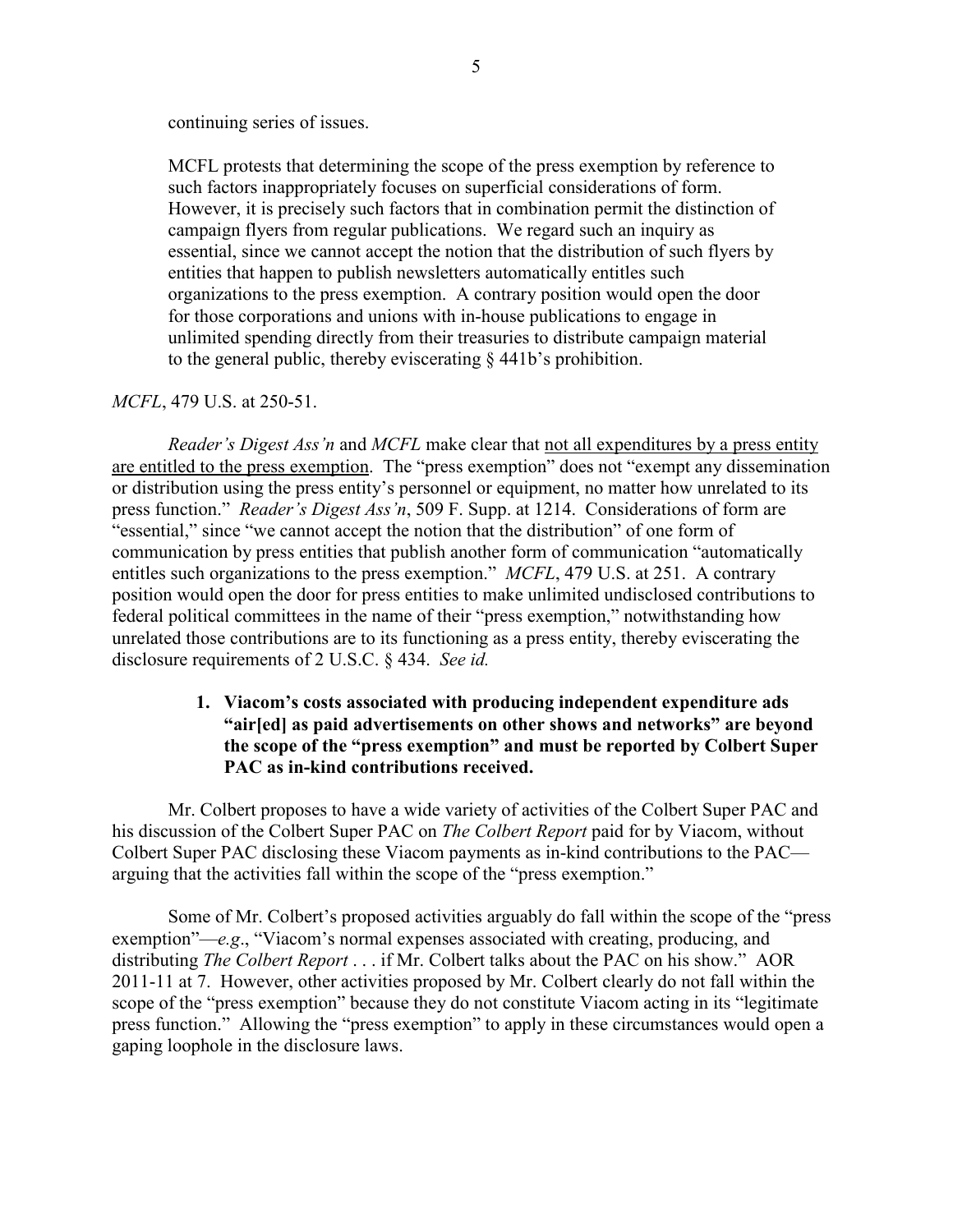Mr. Colbert proposes to have Viacom staff create "independent expenditure ads produced for the PAC." AOR 2011-11 at 7 (emphasis added). Some of these ads would be shown only as content on *The Colbert Report*, while others would "air as paid advertisements on other shows and networks." *Id.* Mr. Colbert's proposal to have Viacom produce independent expenditure ads for his federal PAC and to distribute those ads on behalf of his PAC, including on other shows and networks, goes far beyond Viacom's legitimate press function and thus beyond the scope of the "press exemption."

While it is certainly the case that Viacom has for years produced *The Colbert Report*, which has entailed Mr. Colbert's discussion of political issues, the proposed production by Viacom of independent expenditure ads for a federal PAC, for distribution on other shows and networks, is not "comparable in form to those broadcasts of the Show ordinarily issued by" Viacom. *See* AOR 2011-11 at 6 (discussing and quoting FEC MUR 6242, First General Counsel's Report at 6 (Hayworth)).

Indeed, Mr. Colbert does not cite a single precedent in his AOR in which the Commission or a court has recognized a press entity's production of independent expenditure ads on behalf of a federal PAC as a legitimate press function of the entity. It is one thing for a press entity's employees to provide news, editorial and commentary about politics and the activities of a PAC during a news broadcast or a comedy news show, such as *The Colbert Report*; it is another thing altogether for a press entity to create and distribute independent expenditure ads for a PAC on other shows and networks. The former may fall within the scope of the "press exemption." The latter most certainly does not.

To conclude otherwise would entitle any press entity, for instance, to pay for the production and distribution of express advocacy ads in any form on any media, without any obligation to disclose its expenditures, because all such payments would be exempt from the definition of "expenditure" under the "press exemption." This would stretch the boundaries of the "press exemption" far beyond those recognized by the Commission to date, and far beyond any legitimate purpose of the exemption.

We urge the Commission to advise Mr. Colbert that Viacom's costs associated with producing independent expenditure ads "air[ed] as paid advertisements on other shows and networks" are beyond the scope of the "press exemption" and must be reported by Colbert Super PAC as in-kind contributions received from Viacom.

#### **2. Viacom's costs "necessary for the PAC to remain operational" (***e.g.***, PAC administration costs for "filing the reports, and the design and production of a website") are beyond the scope of the "press exemption" and must be reported by Colbert Super PAC as in-kind contributions received.**

Mr. Colbert notes that "[o]nce Mr. Colbert creates Colbert Super PAC, certain activities (including the filing of reports, and the design and production of a website) will be necessary for the PAC to remain operational and visible so that it can continue to provide material for *The Colbert Report*." AOR 2011-11 at 8. Mr. Colbert proposes to have Viacom staff "undertake these tasks as part of their work for *The Colbert Report*." *Id.* Paying the administrative costs of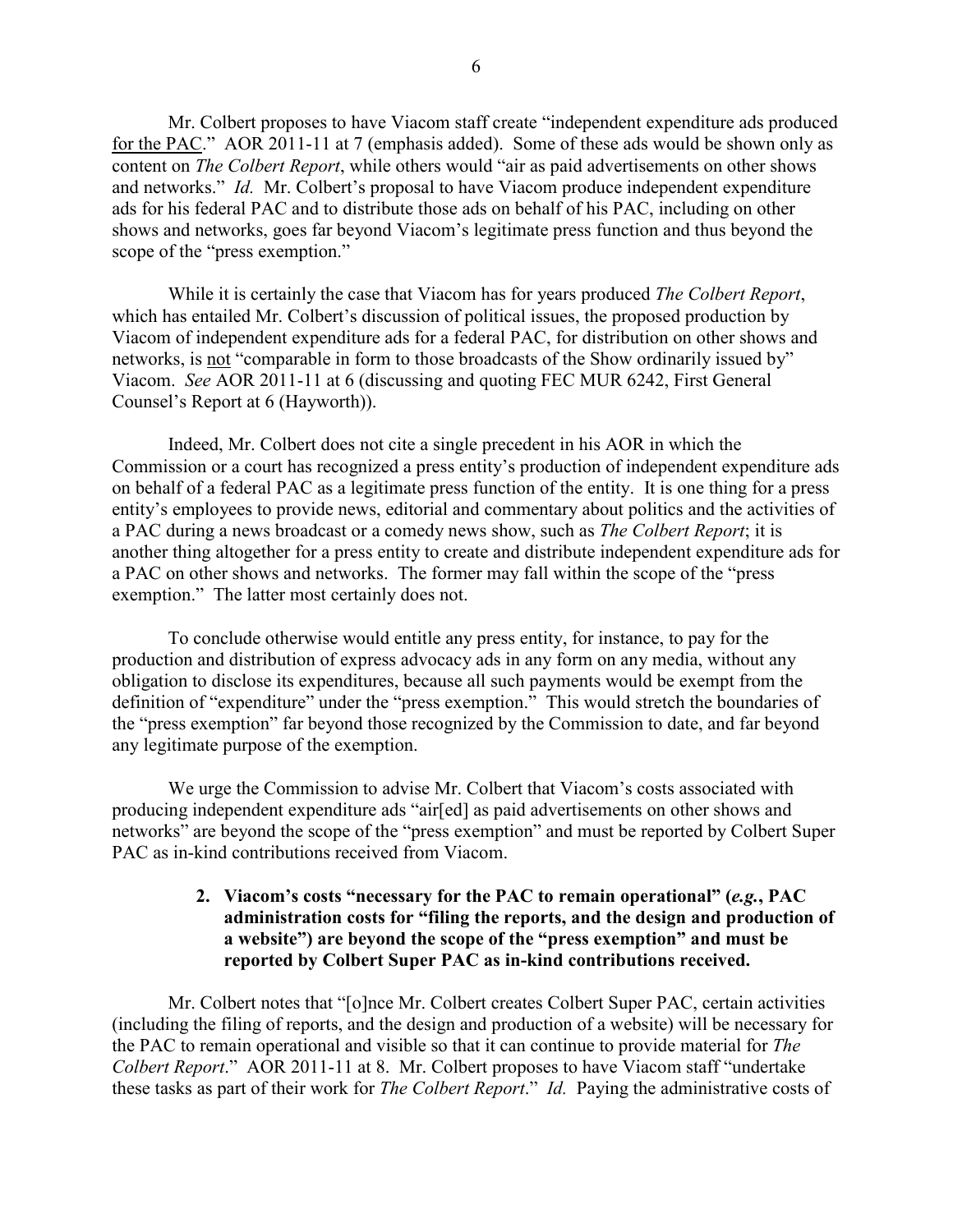a federal PAC is not a legitimate press function and, consequently, does not fall within the scope of the "press exemption."

Again, Mr. Colbert does not cite a single precedent in which the Commission or a court has recognized a press entity's payment of the administrative costs of a federal PAC as a legitimate press function of the entity.<sup>2</sup> The Commission should not set such a precedent here. There is no basis on which to conclude that payment of a PAC's administrative costs are entailed in the "legitimate press functions" of a press entity. Instead, we urge the Commission to advise Mr. Colbert that payment by Viacom of costs "necessary for the PAC to remain operational" (*e.g.*, PAC administration costs for "filing the reports, and the design and production of a website") are beyond the scope of the "press exemption" and must be reported by Colbert Super PAC as in-kind contributions received from Viacom.

### **III. Expanding the Scope of the "Press Exemption" to Encompass Viacom's Production and Distribution of Independent Expenditure Ads and Payment of the Colbert Super PAC's Administrative Expenses Would Eviscerate the "Legitimate Press Function" Prong of the "Press Exemption" Test and Undermine FECA Contribution Disclosure Requirements.**

An opinion by the Commission advising Mr. Colbert that it is within Viacom's "press exemption" (and therefore not a reportable contribution) for Viacom to pay the expenses of Colbert Super PAC's production and distribution of independent expenditure ads on other shows and networks, and Colbert Super PAC's administrative expenses, would eviscerate the "legitimate press function" prong of the "press exemption" and would undermine FECA's contribution disclosure requirements. Indeed, if the "legitimate press function" test can be stretched so far, there is little, if anything, it would not cover.

Although we recognize that Mr. Colbert submitted his advisory opinion in the spirit of political comedy, an advisory opinion by the Commission permitting all that Mr. Colbert requests would have a sweeping and damaging impact on disclosure laws and the public's right to know about campaign finance activities. Many television show hosts who are serious politicians have political committees that could reap great financial benefit from an advisory opinion that expands the scope of the "press exemption" to cover the production and distribution costs of independent expenditure ads made for their federal PACs and the payment of such PACs' administrative expenses.

For example, Sarah Palin has Sarah PAC, Mike Huckabee has Huck PAC, Newt Gingrich has American Solutions PAC, Rick Santorum has America's Foundations PAC—and all are television hosts or commentators. An advisory opinion here granting all that Mr. Colbert requests would permit the corporate media employer of these individuals—who are, unlike Mr. Colbert, serious politicians, not comedians—to make unlimited, undisclosed contributions to their PACs under the guise of the "press exemption." There is no legal justification for such a

 $\overline{a}$ 

 $2^2$  Corporations such as Viacom are free under FECA to set up a separate segregated fund and pay the administrative expenses of such fund, subject to "restricted class" constraints on the fund, but Colbert Super PAC is not a separate segregated fund. *See* 2 U.S.C. § 441b(b)(2)(C).